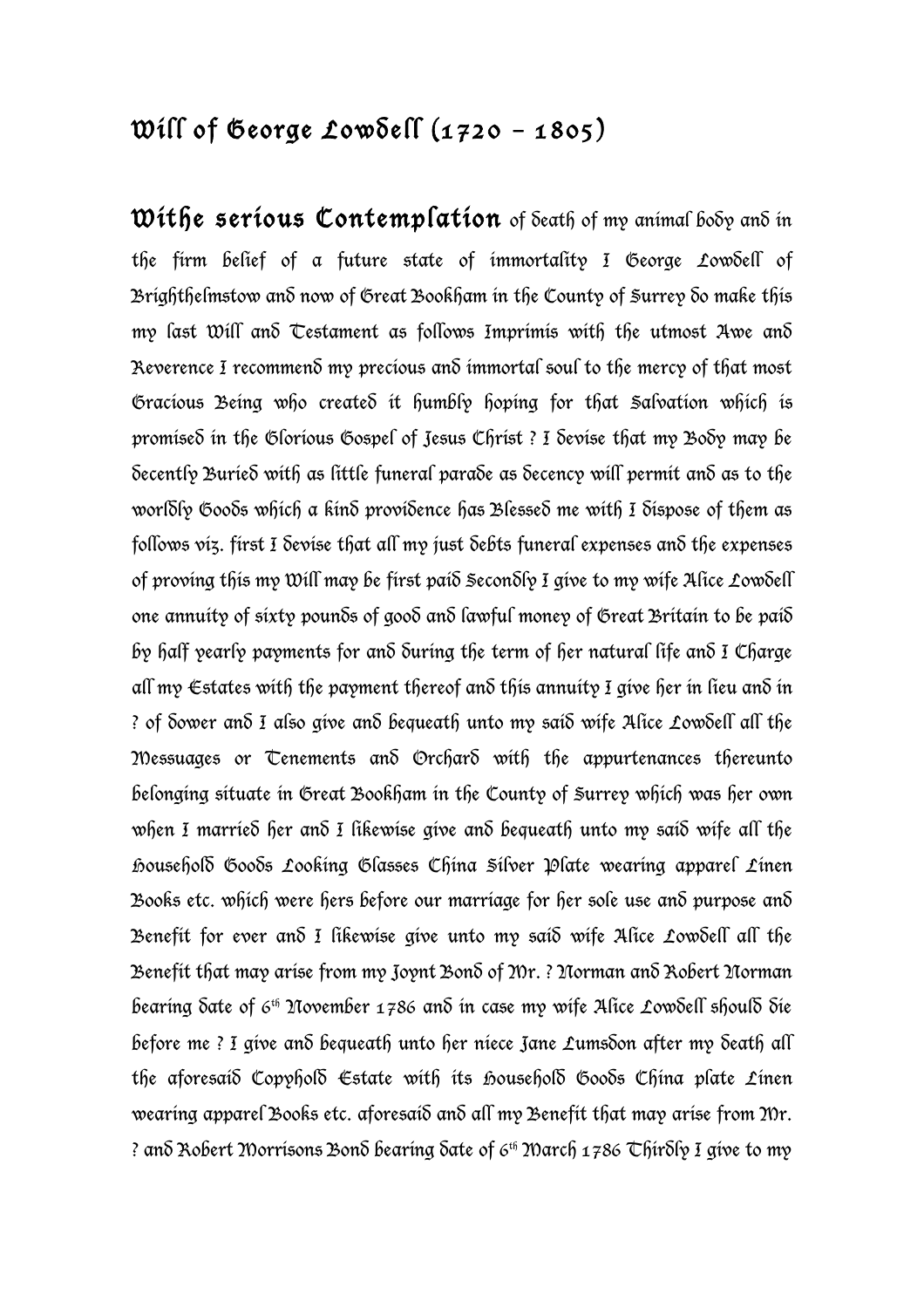cousin Sanders Lowdell twenty pounds and twenty pounds to be equally divided between the four daughters of my cousin Stephen Lowdell deceased fourthly I give to my son George Lowdell all my Estates in the West Street Brighthelmstow and to my son Isaac Lowdell all my Estates in the Middle Street Brighthelmstow and my son Joseph Coventry Lowdell all my Estates in Gravel Land Southwark and as these Estates are not equal in value and as Isaac has already had my two farms called Chatham and Baldwins Hill and George and Joseph have had nothing the Middle Street Estate will make great addition to the two farms and as my design is to divide my property equally between my three sons I propose and direct for this purpose that the two farms be estimated at the value of one thousand pounds and my Estates in Middle Street be valued by some persons to be approved of by my three sons and the valuation added to that of my two farms I also direct next my Estates in West Street and my Estate in Gravel Land all valued in the same manner and that so much money out of my personal Estate be added to these valuations as will make each of them equal to the united value of my two farms and the Middle Street Estate all the rest and residue of my Estate and Effects of what nature or kind soever they may be which I shall be possessed of or any way entitled to at the time of my death I desire may be equally divided between my three sons George Isaac and Joseph and also my Brother in Law Swan Downer joint Executors of this my Will and I desire Swan Downer may have fifty pounds for his trouble in this business and  $I$  do hereby revoke and make void all other Wills heretofore made by me and do declare this duly to be my last Will and Testament witness my hand and seal this seventeenth day of September in the year of our Lord one thousand eight hundred and one # George Lowdell # published and declared this last Will of the said George Lowdell in the presence of us who in his presence and in my presence of each other and at his request have set our names as witnesses #  $\infty$ war $\delta$  Waterer # James Parsons # James Parsons Junior of Great Bookham.